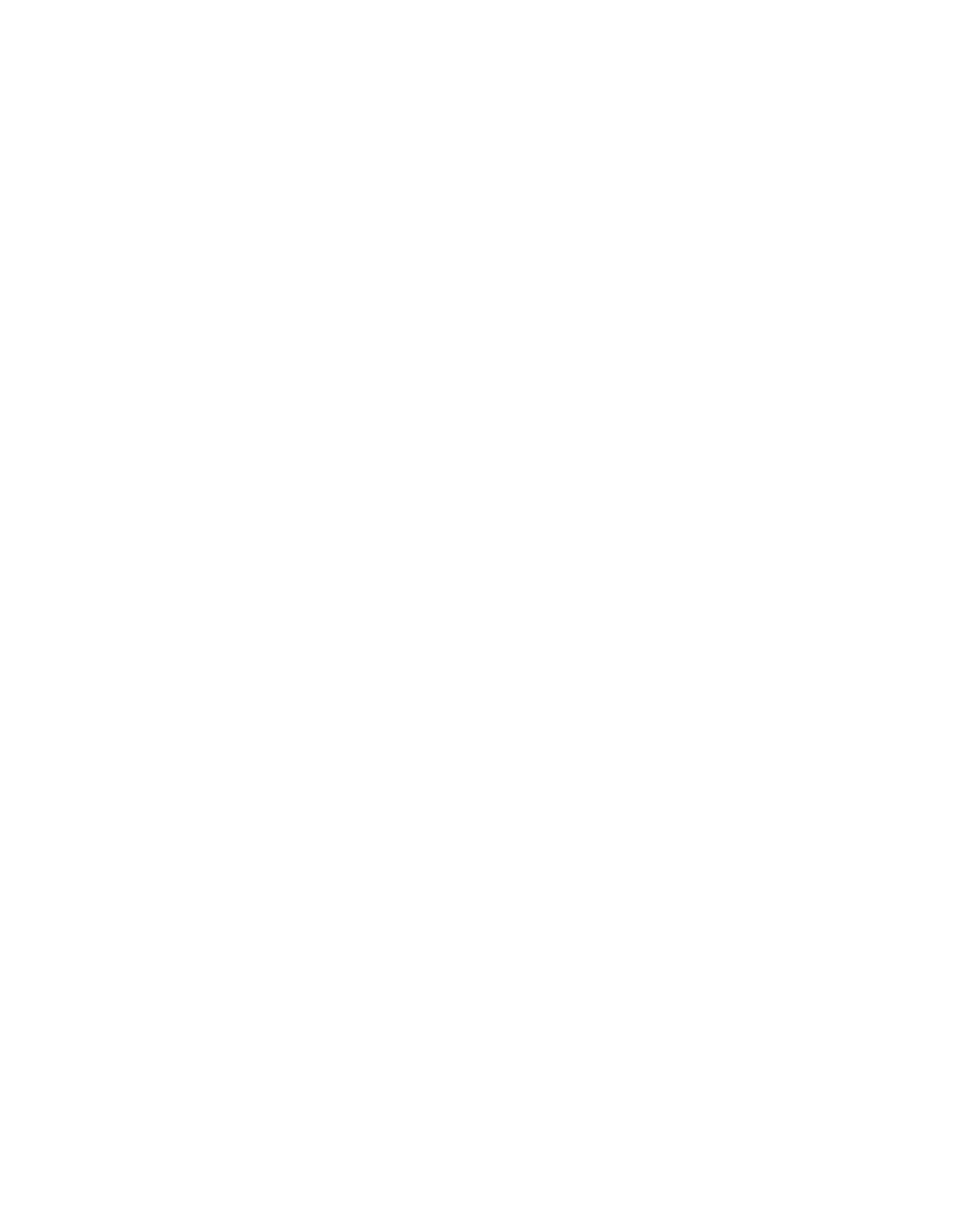

## <span id="page-2-0"></span>**i. Abstract**

Water wells are a primary source of drinking water for many residents in the Canadian Prairies. Understanding our ground water supply allows us to foresee water quality problems as they arise and take a proactive approach to developing methods to maintain the reliability of water well environments. This is fundamental to sustainable development and the maintenance and improvements to the quality of life for rural communities.

A well inventory program was conducted by the East Interlake Conservation District for the 05SB watershed from May  $5<sup>th</sup>$  to August 19<sup>th</sup> of 2009. Water samples were collected from 363 active water wells to test for nitrate and bacteria concentrations. Additional well information such as well depth, size and type was collected in conjunction with the water samples to update the Province of Manitoba"s provincial well records. Results of this comprehensive well survey indicate that 1 in 8 wells (41) failed to meet basic Canadian Drinking Water Quality Guidelines.

Public participation in this project was fair with 87.3% uptake. Positive public participation may be attributed to public awareness of potential health problems associated with poor water quality.

Information obtained in this survey will be used to aid in the development of an Integrated Watershed Management Plan within the Willow Creek (05SB) watershed. It is recommended that this type of program continue through future partnerships with Manitoba Water Stewardship – Groundwater and Office of Drinking Water sections – and the East Interlake Conservation District.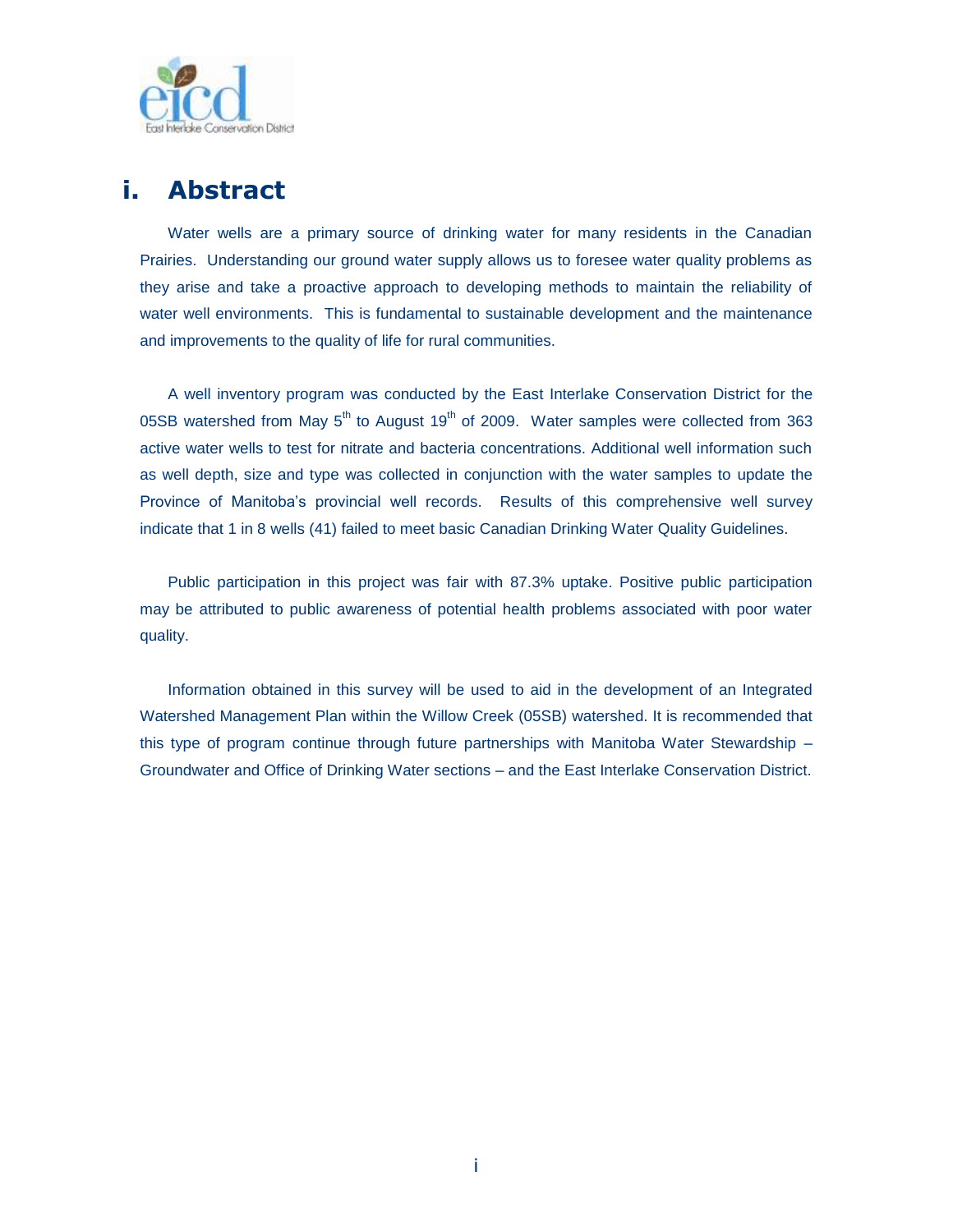

#### **TABLE OF CONTENTS**

| Ш. |    |  |  |  |
|----|----|--|--|--|
|    |    |  |  |  |
|    |    |  |  |  |
|    | В. |  |  |  |
|    |    |  |  |  |
|    | D. |  |  |  |
|    |    |  |  |  |
|    |    |  |  |  |
|    |    |  |  |  |
|    |    |  |  |  |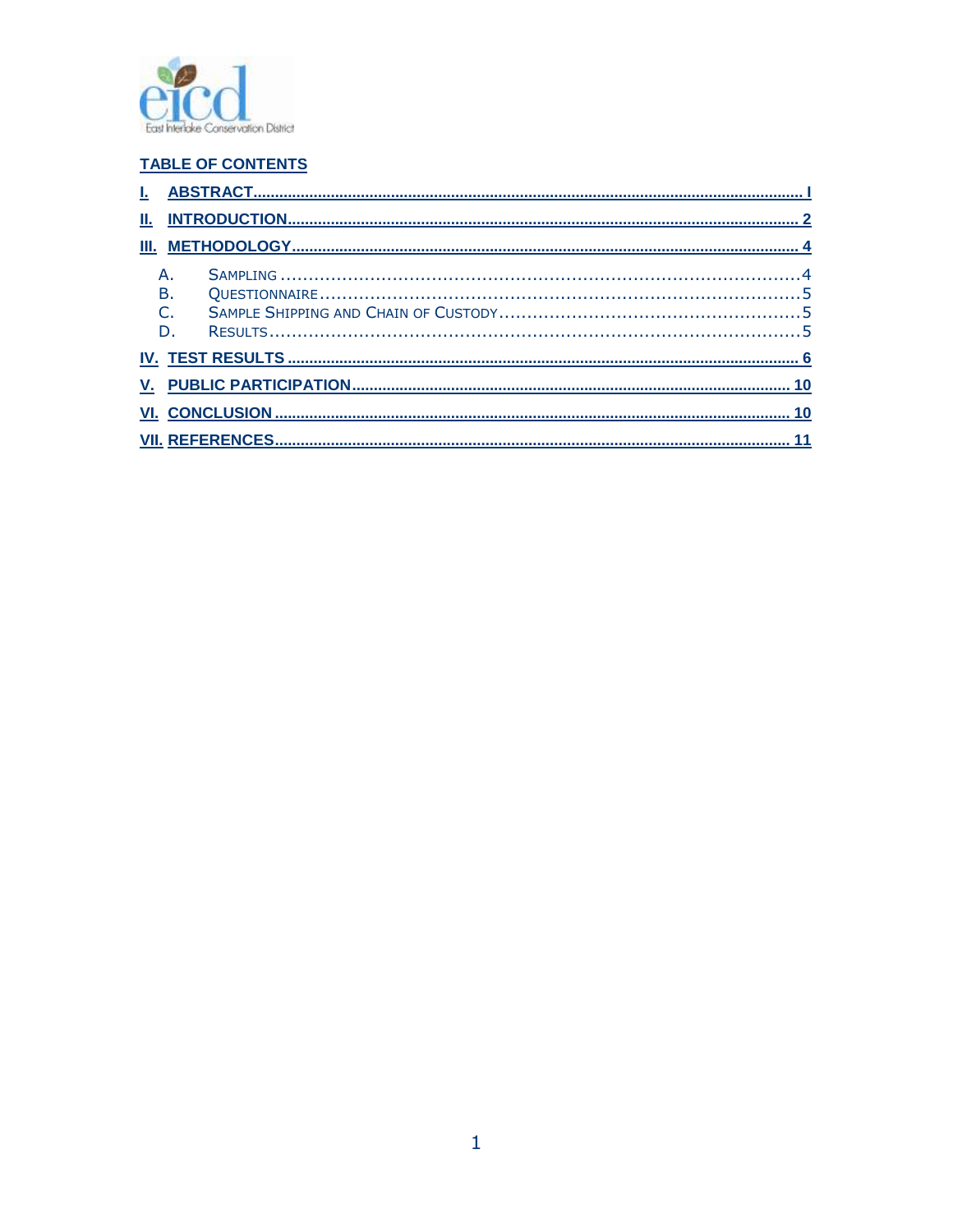

## <span id="page-4-0"></span>**ii. INTRODUCTION**

In August 2005, the East Interlake Conservation District (EICD) became the seventeenth conservation district in Manitoba. It was formed with the collaboration of the Province of Manitoba, and the Federal Government, and surrounding Rural Municipalities. The purpose of the EICD is to address soil and water management issues using a cooperative, long-term, planned approach within defined watersheds. To better understand the watershed and ground water quality, a well water sampling program was implemented from May to August of 2009 within the Willow Creek watershed (05SB).

The Willow Creek watershed is one of the four watersheds within the EICD boundaries. It is located in along the west side of the south basin of Lake Winnipeg. Residences targeted were within or near the boundaries of the watershed. This included homes within the municipalities of Rockwood, Gimli, Armstrong and St. Andrews. Figure 1 shows the locations of the wells sampled.

The Government of Manitoba, namely the Groundwater Management Section and the Office of Drinking Water of Manitoba Water Stewardship, assisted the EICD throughout the project. A total of 363 private and rural wells were sampled, with particular interests focusing on the distribution and concentration levels of the most common health parameters affecting private well water quality. These include nutrients and bacteria (nitrates, total coliform and e. coli). All samples were analyzed by ALS Laboratory Group in Winnipeg, Manitoba. The well samples were also analyzed for conductivity and temperature via *in-situ* water analyses. Information about each well was collected from the well owner and recorded through the use of a standardized questionnaire.

A cooperative partnership between Manitoba Water Stewardship and the EICD was developed as a means to engage the public through the education of well owners in preventative and corrective measures for well maintenance, to provide a service to landowners by giving them free access to bacteria and nitrate analyses for their well, and to develop public awareness on how residents can participate with the EICD and governmental agencies to secure their water quality and quantity.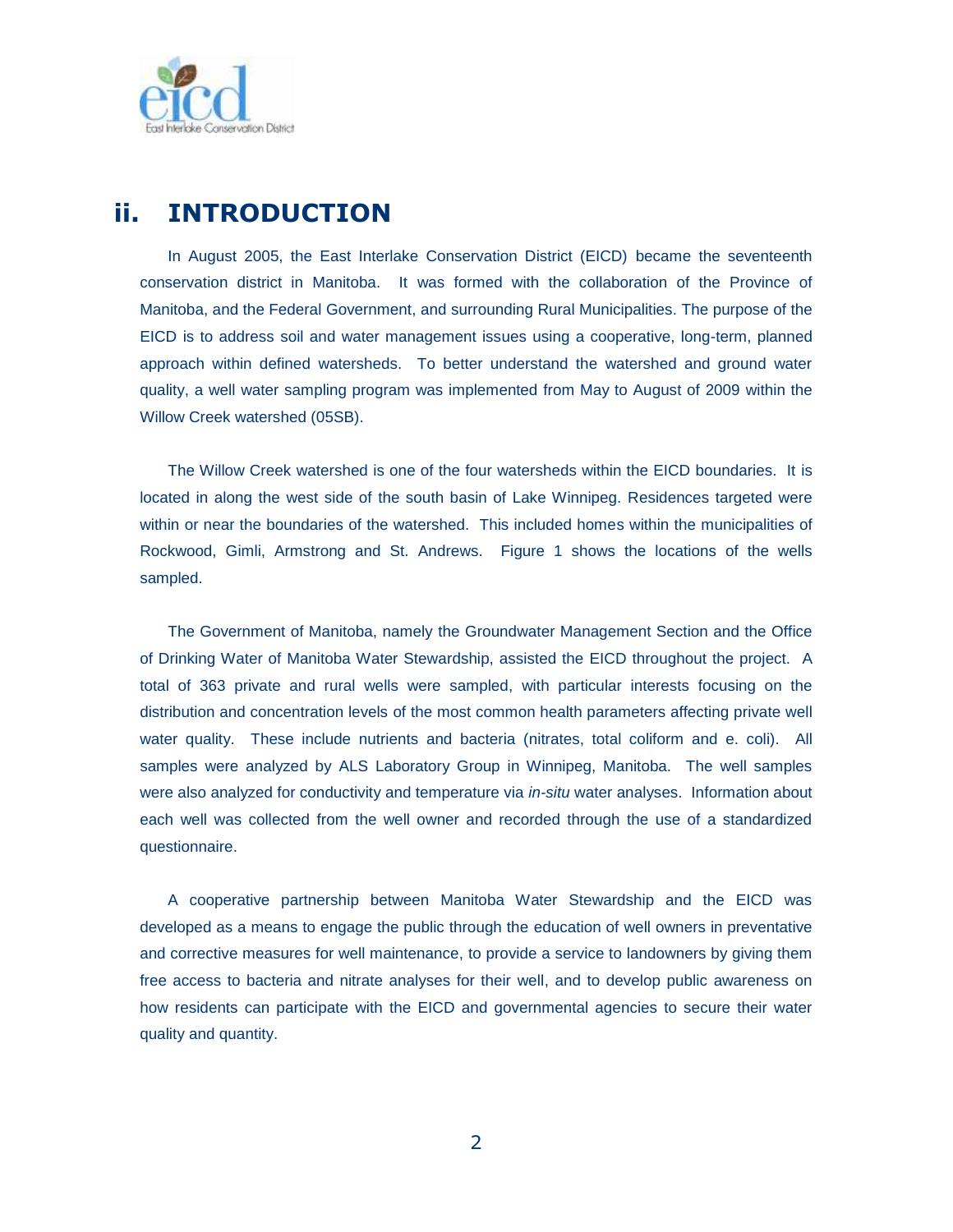

For Manitoba Water Stewardship and the EICD, this program acts to: identify "hot spots" of well water contamination within the 05SB watershed, collect data on the number and location of private water wells in the 05SB watershed, improve and supplement the Province of Manitoba"s water well database, and provide a benchmark of groundwater data from which to gauge any watershed improvement. This information can ultimately be used to assist in program development and watershed management planning. Successful implementation of this program and the use of the resulting data can potentially identify any activities or conditions which may lead to bacterial and/or nitrate contamination of private water wells and possibly prevent contamination of the groundwater aquifer as a whole.



 **Figure 1. 05SB Watershed Well Water Inventory Sampling Locations**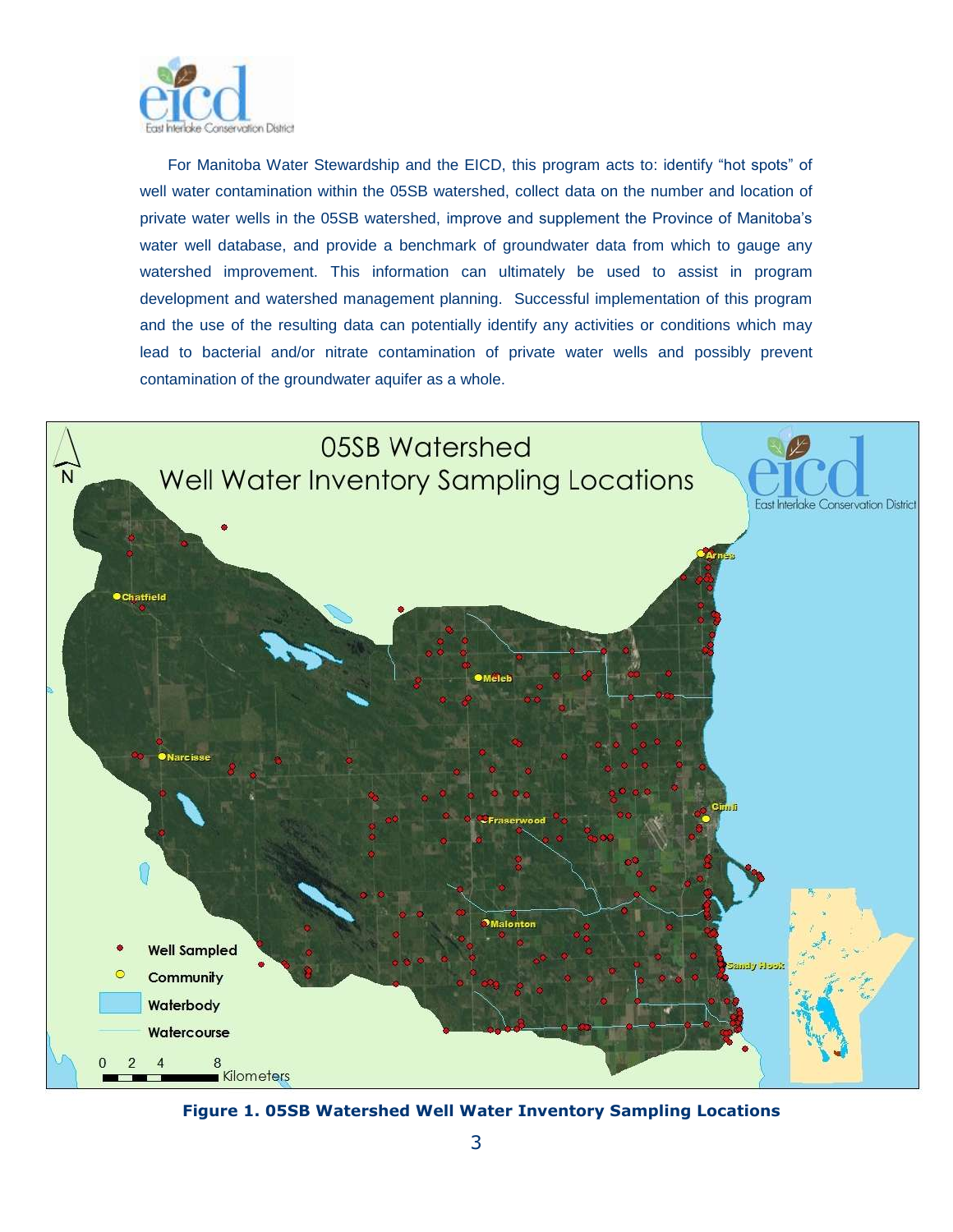

## <span id="page-6-1"></span><span id="page-6-0"></span>**iii. METHODOLOGY**

#### A. Sampling

Well water sampling locations were confined to the Willow Creek watershed and closely surrounding area. The goal of the project was to capture a representative assessment of the groundwater quality throughout the watershed. Sample locations throughout the area were selected based on landowner availability and with a goal of obtaining approximately two samples for every four square miles. This was difficult to accomplish, due to higher population densities situated along the lakefront compared to rural areas. Samples were collected from active wells on private property only. Participation by the well owner was voluntary and confidential. Samples were not collected from areas that are supplied by a municipal water source or from crown lands (i.e. wildlife management areas, provincial parks). The locations of the sampled wells within the watershed are shown on Figure 1.

Well water samples were collected from taps which would provide the most representative sample from the well. Therefore, taps connected to water treatment devices (i.e. filtration systems or softeners) were bypassed. Any devices directly attached to taps (i.e. aerators), were removed. All taps were opened fully and allowed to run for a minimum of five minutes prior to sampling, allowing standing water to be removed from household pipes and holding tanks.

During the well water sampling process, efforts were made to avoid contamination. Before sampling, the tap was cleaned with disinfecting wipes to remove any standing bacteria. Water samples were then collected in sterile containers provided by ALS Laboratory Group and labeled using waterproof ink with the sample identification number, the name of the well owner and the sampling date. The sample containers were filled to the line indicated on the container. The samples were analyzed for nutrients, bacteria, and water quality. Included in nutrients and bacteria were nitrogen, total coliform and e.coli. The water quality testing included the measurements of conductivity, total dissolved solids, salinity and temperature. The water quality samples were analyzed *in-situ* with a calibrated portable water quality metre<sup>1</sup>. Once well water samples were obtained, the sampling containers were immediately stored in a chilled cooler and submitted to the laboratory for analysis within a period of 24 hours.

1

<sup>&</sup>lt;sup>1</sup> Hatch Model 51800 Conductivity Meter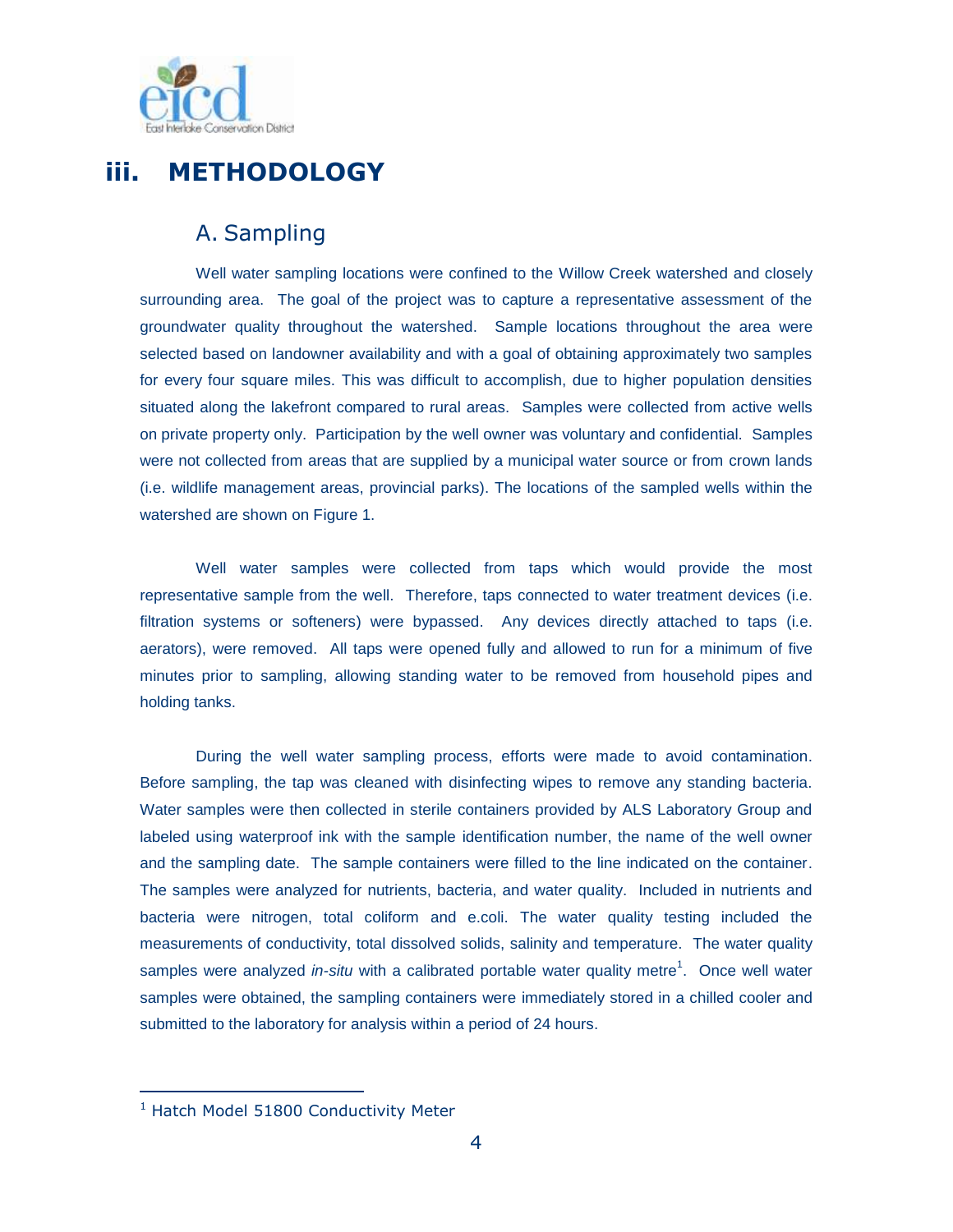

### <span id="page-7-0"></span>B. Questionnaire

Information about the well owner, the property, the construction of the well, and the history of the well was requested from the well owner at the time of sampling and recorded on a standardized questionnaire. The purpose for the questionnaire was to allow for analysis of potential relationships between water quality data, well depth and well type. The information provided by the well owner was based on their current knowledge of their water well. This information was collected to allow Water Stewardship to update provincial records and to collect information that may indicate potential reasons for water well contamination.

#### <span id="page-7-1"></span>C. Sample Shipping and Chain of Custody

Prior to submitting well water sample containers to the laboratory, a chain of custody (CoC) form was used to create an accurate and verifiable record which would be used to trace the possession and handling of well water samples from the moment of collection until receipt by the laboratory. A CoC form was required for all water samples collected during the well water inventory. The CoC included the name of the sample collector, the time the sample was collected, the mailing address of the well owner, the sample matrix, and the type of analysis requested. The CoC was signed and dated by the person shipping the sample containers and packed with the corresponding samples. Prior to shipping the samples, the questionnaire information was compared to respective sample containers to ensure the accuracy of the legal land location, the sample identification number, and the correct spelling of the name of the well owner.

Once all sample containers were properly packaged in the cooler, ice packs were added to the cooler to keep the samples at a temperature of approximately 4°C. The cooler was then sealed securely with tape to prevent the lid from opening. Samples were shipped via bus to Winnipeg and received the following day by ALS Laboratory Group within 24 hours of sampling.

#### <span id="page-7-2"></span>D. Results

As per the Drinking Water Safety Act, ALS Laboratories immediately contacted the homeowner if their results did not meet Canadian Drinking Water Guidelines. Additionally, the EICD sent the homeowner a letter that provided steps that could be followed until the resample result could be confirmed.

If no contamination was present in the well water sample the well owner would receive the results either via e-mail or post. EICD received all results from ALS laboratories via e-mail.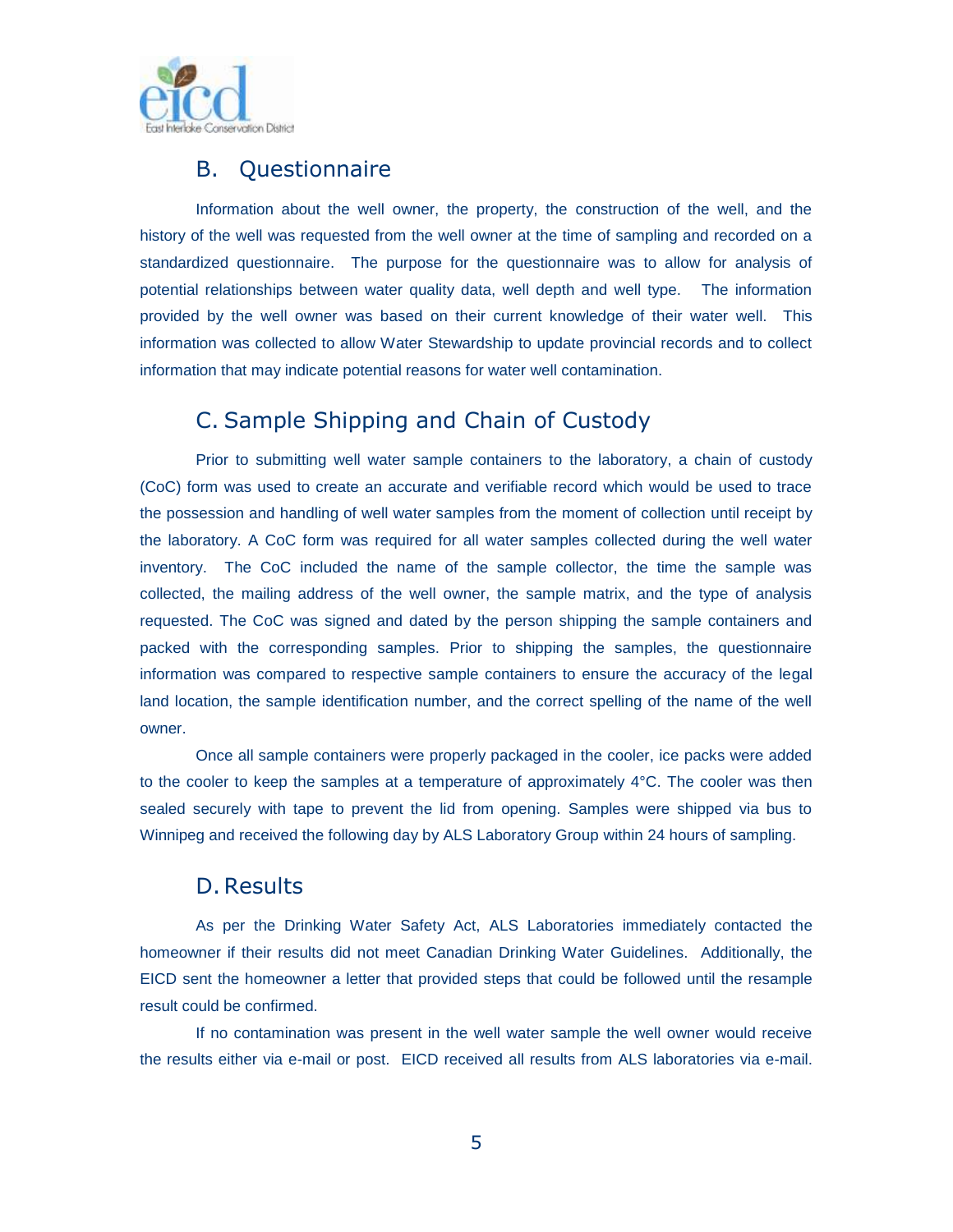

All data was compiled in a Microsoft Office Access database which was shared with Water Stewardship.

## <span id="page-8-0"></span>**iv. TEST RESULTS**

Of the 363 wells that were sampled for bacteria and nitrate levels, 11.3% (41) of the well water samples failed the Canadian Drinking Water Guidelines (CDWG) for bacteria and/or nitrate. A summary of results is shown in Figure 2.

**Results of Well Water Samples in the 05SB Watershed**





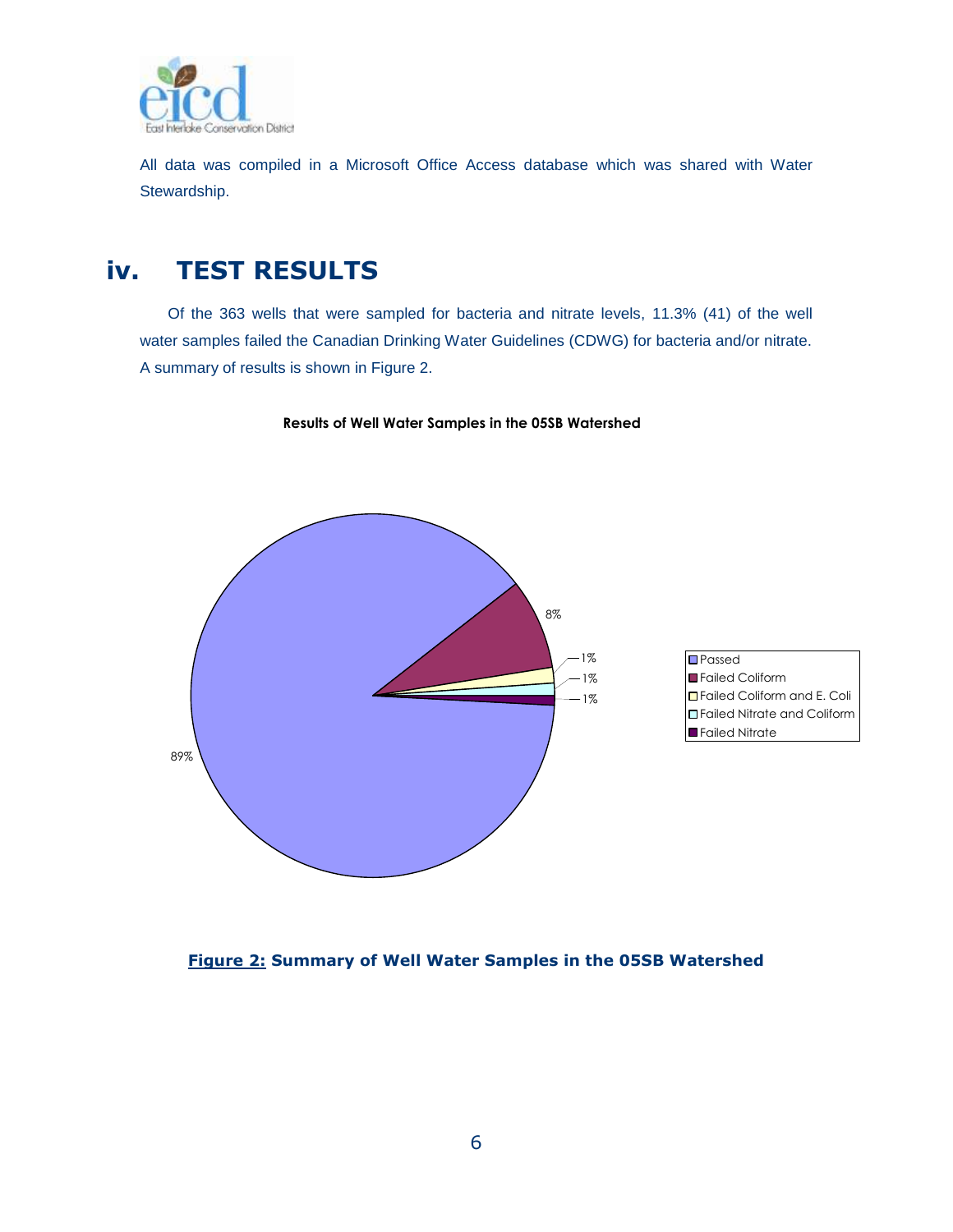

Of the 11.3% of the wells that failed, 70.7% (29) failed due to total coliform counts, 12.2% (5) failed for both *E. coli* and total coliform, 9.8% (4) failed for both nitrate and total coliform, and 7.3% (3) failed due to nitrate concentrations. The reasons for well test failures are shown in Figure 3.



#### **Reasons for Well Water Test Failures in the 05SB Watershed**

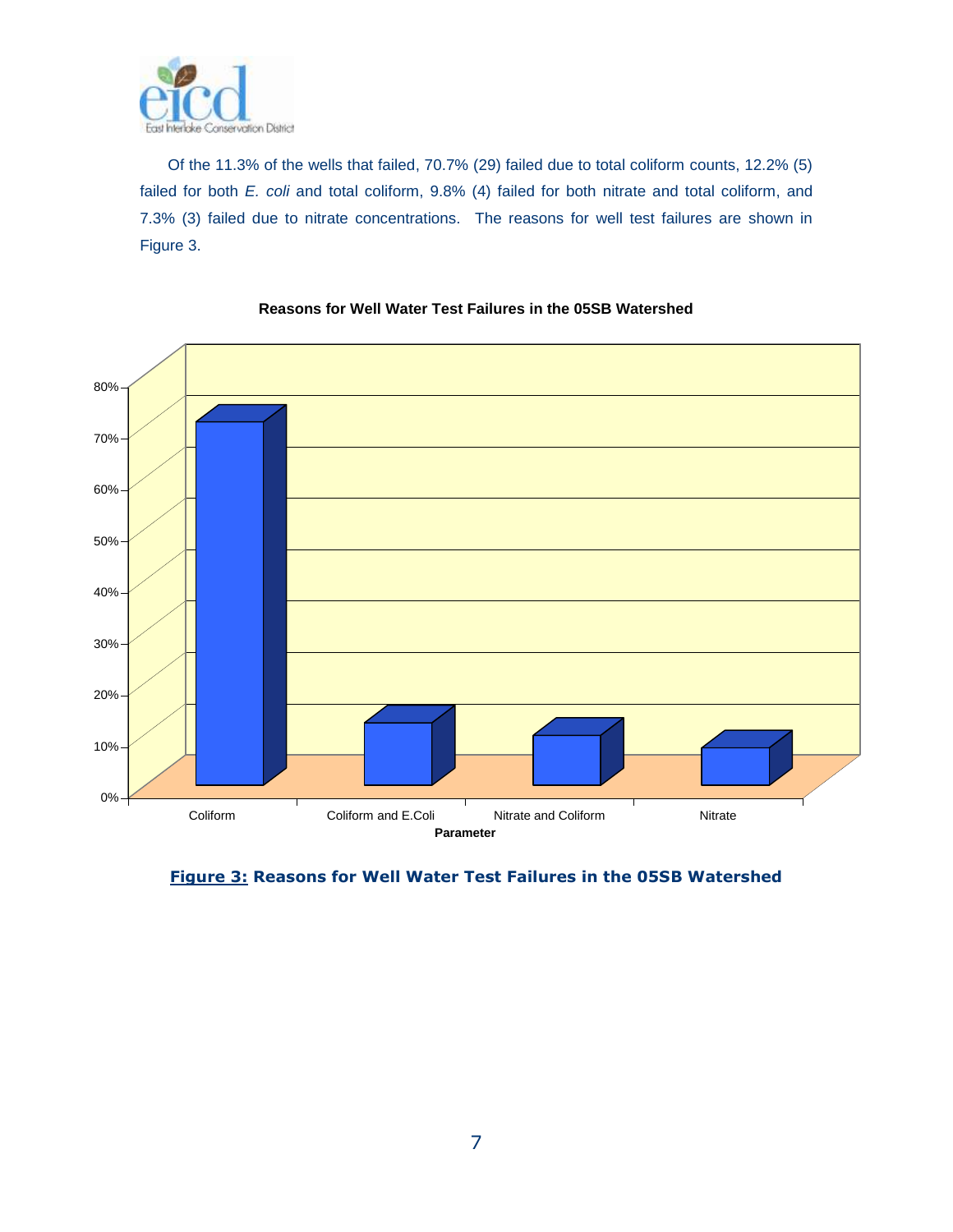

Due to a low number of sites (7) failing nitrate counts, it was not possible to create a map through the use of inverse distance weighting (IDW) techniques that extrapolate possible nitrate levels between known points using 75% of the nitrate results (the remaining 25% being used to test the interpolation). IDW techniques were used in a previous study of the 05OJ watershed. In this study, potential areas of nitrate contamination or "hot-spots" appeared to correlate with the areas of shallow overburden. This is apparent in the 05SB watershed as well. Only 31 of the 363 total wells sampled were located In the western portion of the watershed, where overburden is thinnest. Of these wells, 4 (12.9%) failed CDWG for nitrate. These four sites account for 57% of nitrate failures throughout the whole watershed.

Areas with thin overburden have been classified as being vulnerable to groundwater contamination due to their increased susceptibility to anthropogenic nitrate being introduced through agricultural activities (i.e. application of inorganic fertilizer, land application or storage of manure, and confined livestock pens)<sup>2</sup>.

In a previous study of water wells in the 05OJ watershed, 54 out of 524 (10.3%) wells sampled failed CDWG for nitrate. This is not surprising, given that it is characterized by shallow overburden and a high amount of agricultural land use. Agriculture is not as prevalent in the 05SB watershed, as reflected in the nitrate results of wells in the watershed. Only 7 out of 363 (1.9%) of wells sampled in this region exceeded nitrate guidelines. The difference in land use between the two watersheds is shown in Figure 7.

1

 $2$  Betcher, p.6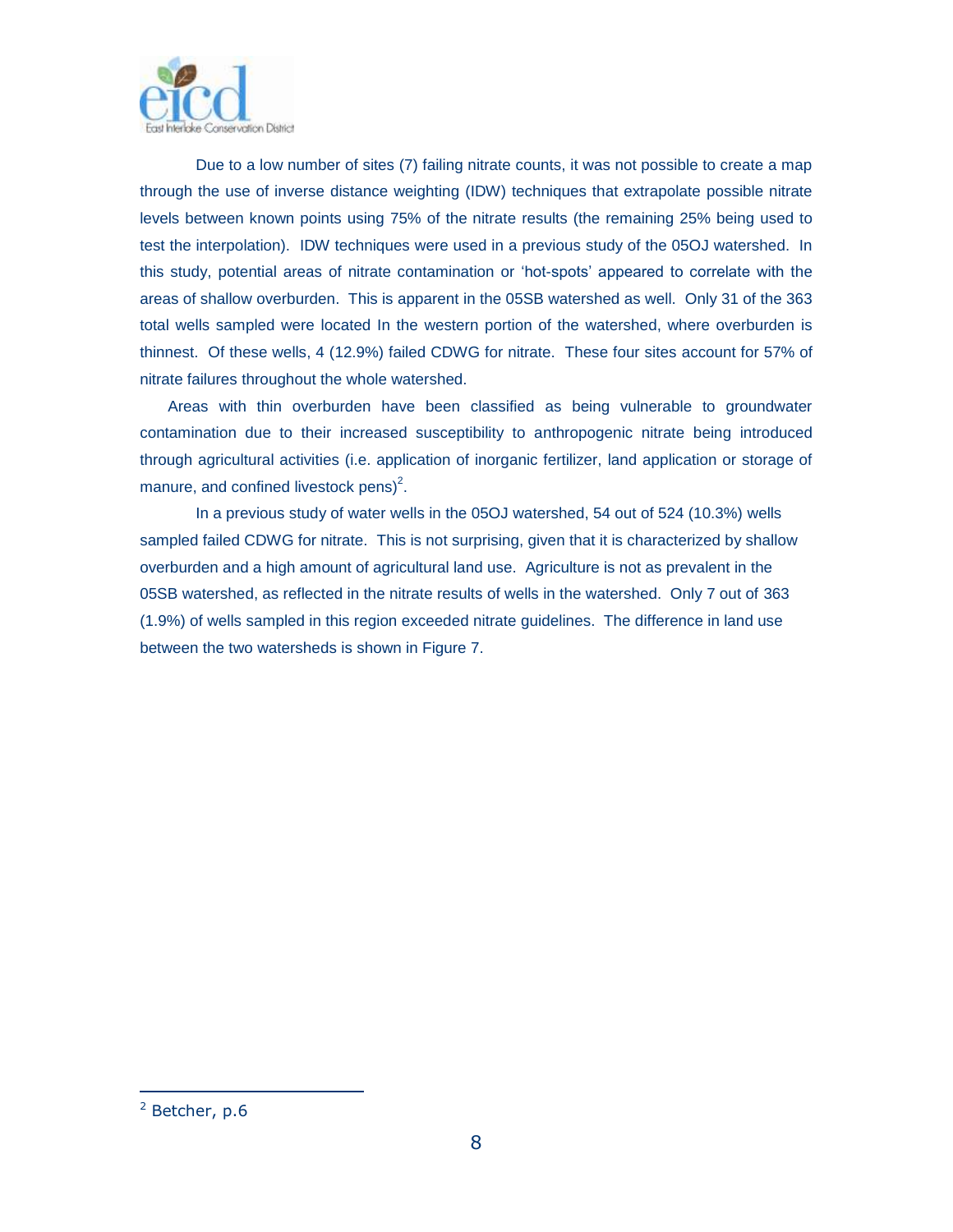



**Figure 4: Comparison of land use in the 05SB and 05OJ Watersheds**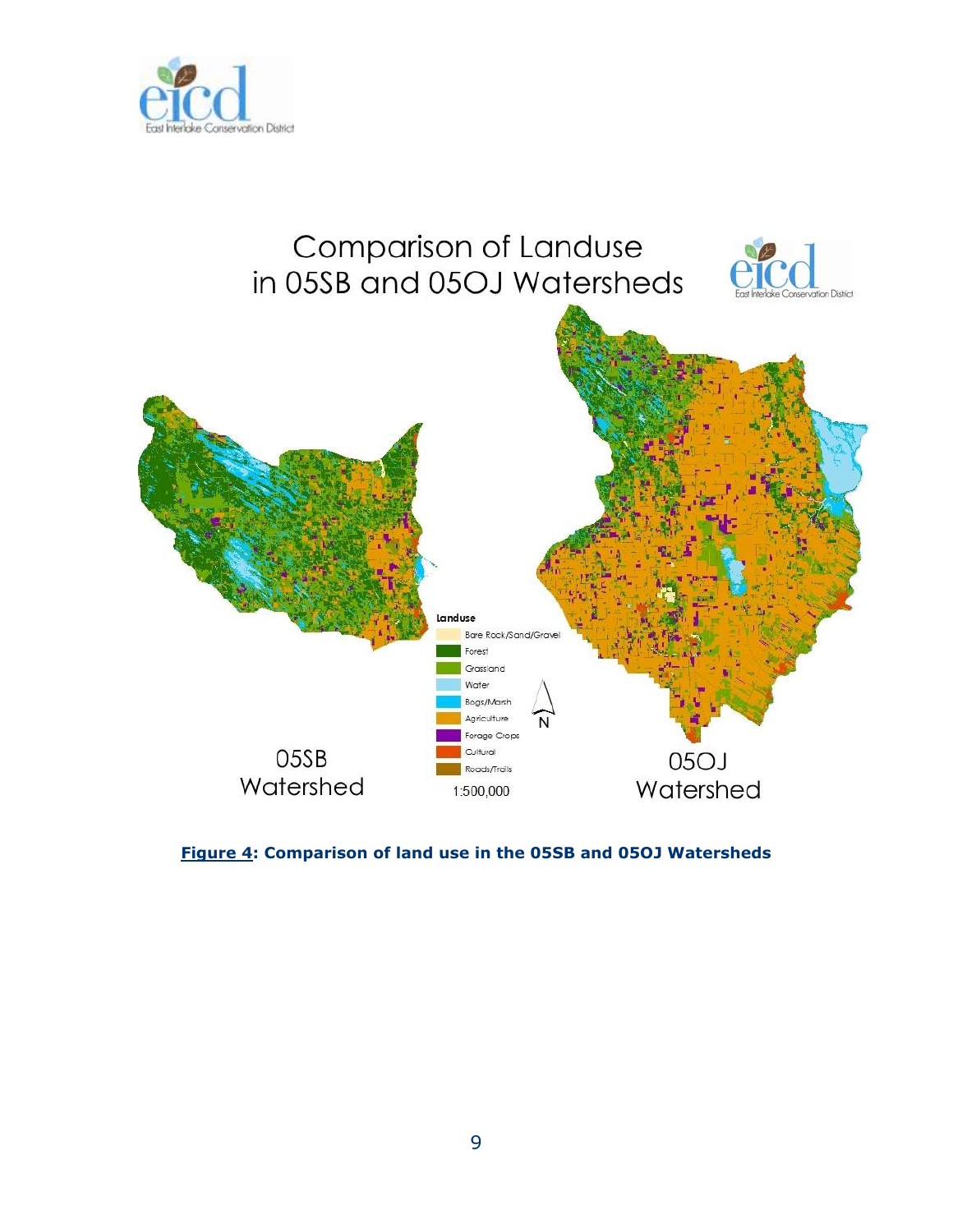

## <span id="page-12-0"></span>**v. PUBLIC PARTICIPATION**

Public participation in this project was fair with 87.3% uptake. Positive public participation may be attributed to public awareness of potential health problems associated with poor water quality.

## <span id="page-12-1"></span>**vi. CONCLUSION**

Prior to implementation of this program, detailed information regarding the health of the aquifer directly under watershed 05SB was not available. A key finding as a result of this program was that only 11.3% of rural water wells failed to meet basic Canadian Drinking Water Quality guidelines in this watershed. Hopefully increased programming targeted at rural audiences regarding proper maintenance and well installation can decrease this statistic even further. This program acted as an initial education campaign and hopefully raised the public"s awareness of drinking water quality in watershed 05SB.

The data gathered through the partnership between the EICD and Water Stewardship will be crucial to the successful development of a watershed management plan for the region. It is recommended that a continued partnership exist in the future to allow the last remaining watershed (05SD) to be surveyed in 2010.